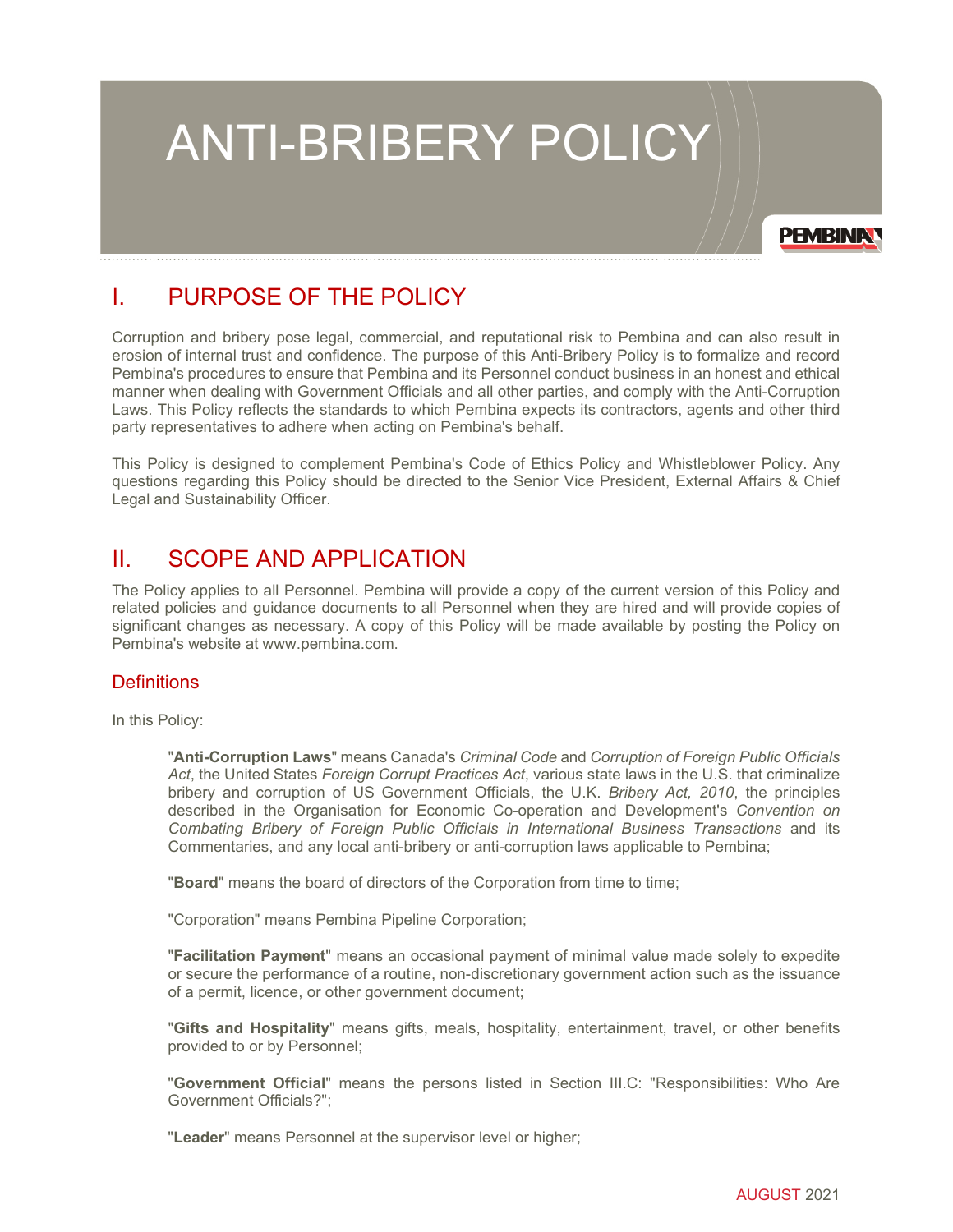"**Pembina**" means Pembina Pipeline Corporation and all entities controlled by it;

"**Personnel**" means directors, officers, and employees of Pembina;

"**Policy**" means this Anti-Bribery Policy; and

"**Third Party Representative**" means contractors, agents, or other third party representatives engaged by Pembina.

# III. RESPONSIBILITIES

# A. Anti-Corruption Laws

There are laws throughout the world prohibiting bribery and corruption, including the Anti-Corruption Laws. Certain Anti-Corruption Laws, including the Canadian *Corruption of Foreign Public Officials Act* and the U.S. *Foreign Corrupt Practices Act* apply to the actions of Pembina and Personnel anywhere in the world. Therefore, the Anti-Corruption Laws must be complied with on a global basis.

# B. What is Bribery and Corruption?

Corruption is the misuse of power by Government Officials or other parties for illegitimate private gain. Bribery is the offer, promise, or provision, directly or indirectly, of a loan, reward, advantage, or benefit of any kind to a person in a position of power to influence that person's views or conduct or to obtain or retain an improper advantage. Bribery and corruption can take many forms, including the provision or acceptance of consideration, such as but not limited to:

- Cash payments;
- Jobs or "consulting" relationships;
- Commissions or kickbacks;
- Excessive gifts, entertainment, or hospitality;
- Payment of non-business related or lavish travel expenses;
- Illegal political contributions; or
- Provision of personal favours to the official or his/her family.

Corruption and bribery are never acceptable business practices and are illegal. This is equally true for corruption and bribery facilitated indirectly through third parties, such as through family members, business associates, or intermediaries. Accordingly, Personnel are strictly prohibited from offering, paying, promising, or authorizing any bribe to any Government Official, or any other person, directly or indirectly through a third party or family member.

# C. Who are Government Officials?

"**Government Officials**" (foreign or domestic) are defined broadly under Anti-Corruption Laws to include:

- Government ministers and their staff;
- Members of legislative bodies or other elected officials;
- Judges and ambassadors;
- Officials or employees of government departments and agencies, regardless of rank or position;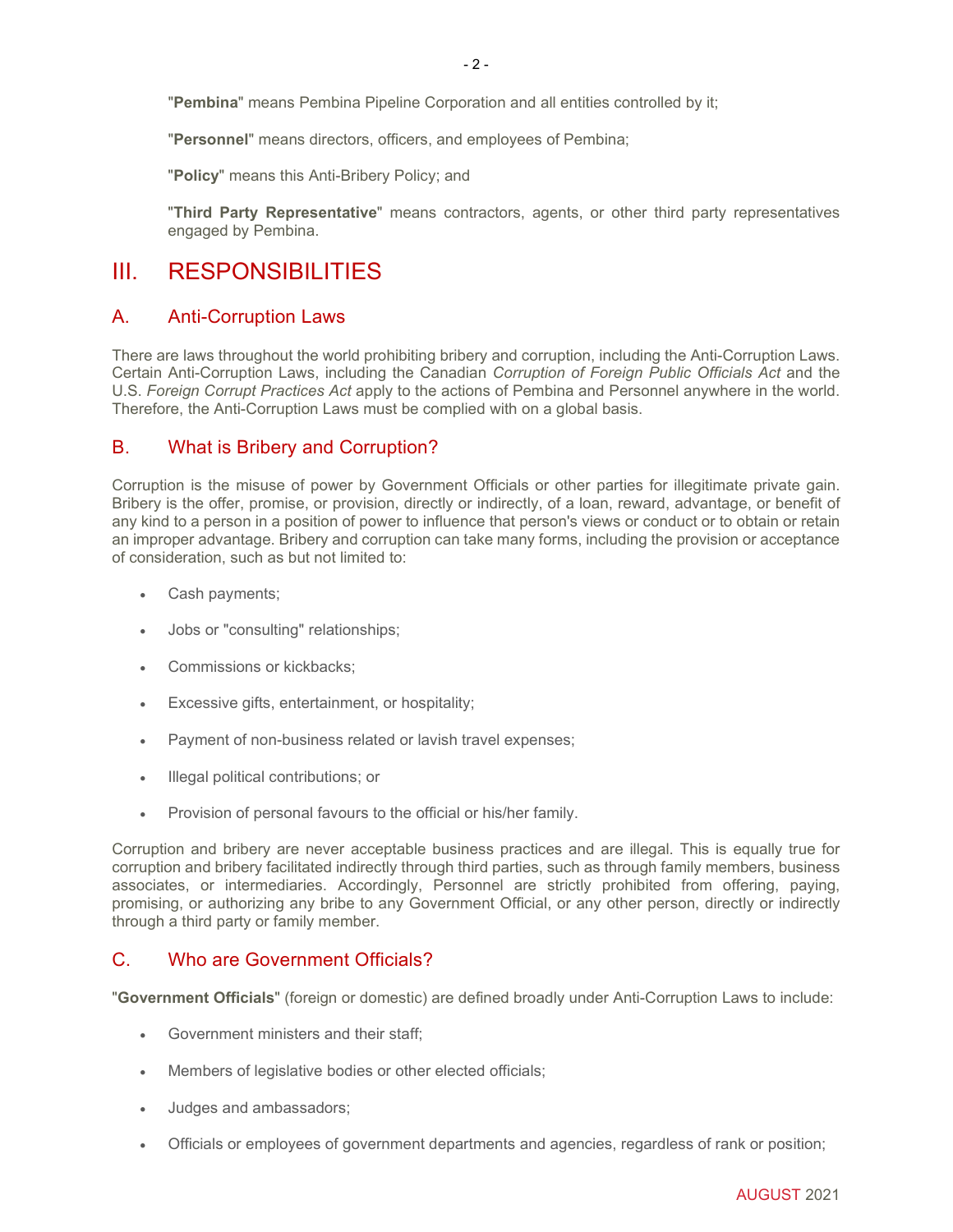- Customs, immigration, tax, and police personnel;
- An officer or employee of any state-owned or state-controlled company, including Crown corporations;
- Persons employed by a board, commission, or other body or authority that is established to perform a duty or function on behalf of a foreign state;
- Indigenous government officials;
- Political parties, party officials, and candidates for political office; and
- Employees of public international organizations, such as the United Nations or World Bank.

In addition, a person does not cease to be a Government Official by purporting to act in a private capacity or by the fact that he or she serves without compensation.

If you are not sure whether a particular person is a Government Official, please contact Senior Vice President, External Affairs & Chief Legal and Sustainability Officer for further guidance.

# D. Avoiding Bribery in the Private Sector

While much of the focus of this Policy is on avoiding bribery and corruption relating to Government Officials, bribery of non-government personnel (such as employees of private business and union officials) is also unethical, illegal, and can cause great reputational and business harm in addition to criminal penalties. It is therefore Pembina's policy to prohibit providing bribes to anyone, regardless of whether or not they are a Government Official.

# E. Prohibition Against Accepting Bribes and Kickbacks

As part of Pembina's commitment to conducting business with integrity, all forms of corruption and bribery are prohibited. As a result, Personnel must never request or accept a bribe, kickback, or any benefit provided in an attempt to improperly influence a decision, action, or inaction by Pembina or Personnel.

# F. Facilitation Payments

Facilitation Payments are small bribes. Accordingly, the use of Facilitation Payments is strictly prohibited.

# G. Gifts and Hospitality

Business development with private parties often involves reasonable business related expenditures, including the provision of reasonable Gifts and Hospitality. Nothing in this Policy should be taken to discourage legal and reasonable Gifts and Hospitality for private parties, so long as:

- it is not in the form of cash, stock, or other negotiable instruments;
- it is consistent with normal business customs:
- it does not violate the recipient's policies;
- it is provided in a transparent and open manner;
- the cost is reasonable (when considering the reasonableness of an expense, you should consider the frequency with which such expenses are incurred. Modest costs frequently incurred can, when aggregated, amount to lavish and potentially improper payments);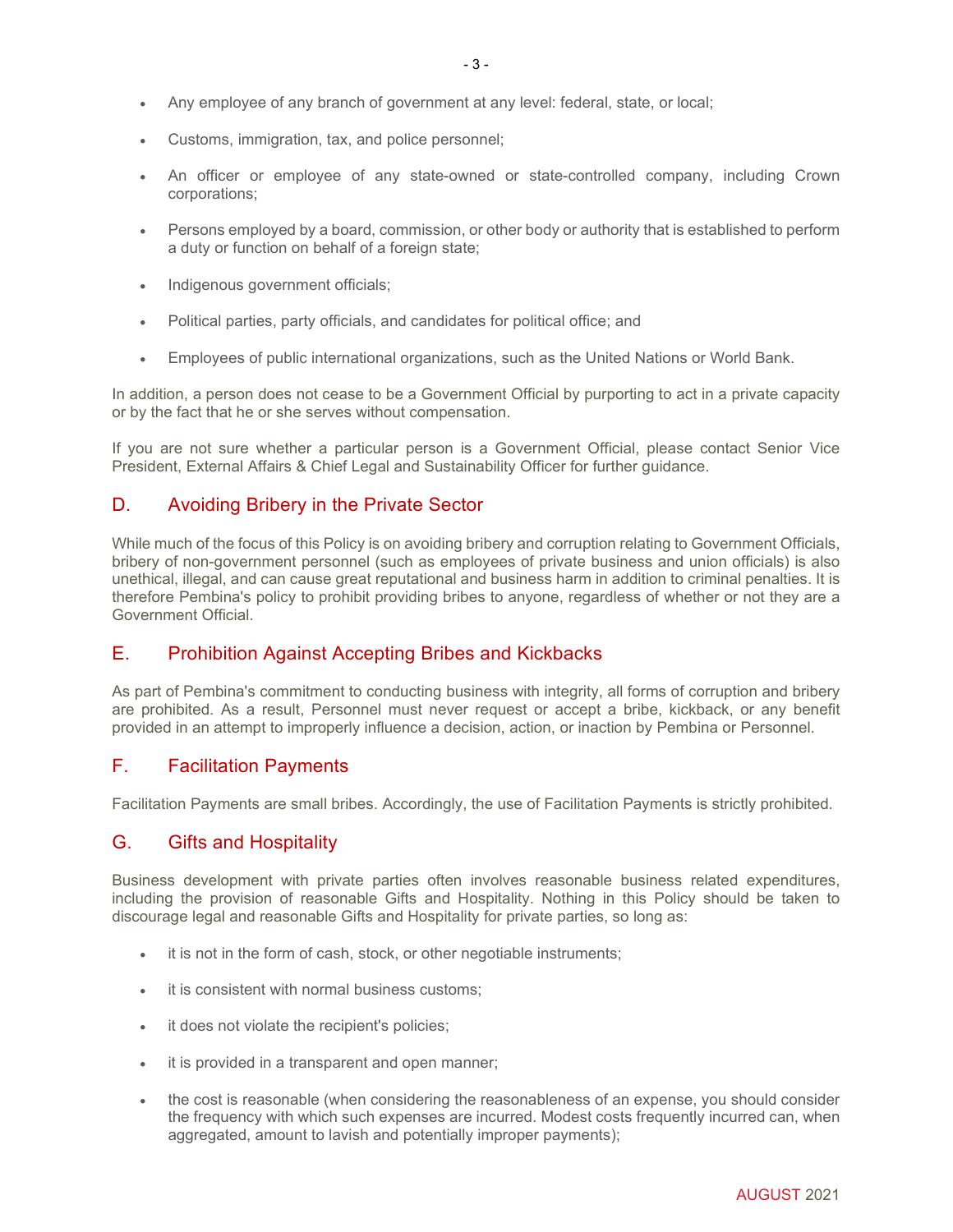- it cannot be construed as a bribe;
- it is provided for a legitimate business reason;
- it does not create a sense of obligation on the part of the recipient; and
- it complies with this Policy and Pembina's Code of Ethics Policy.

It is important to note, that Gifts and Hospitality provided to Government Officials are subject to additional restrictions as they can present particular risks under Anti-Corruption Laws. Gifts and Hospitality provided to a Government Official (including an employee of a Crown corporation or an Indigenous official) to obtain an improper advantage for Pembina can violate the Anti-Corruption Laws. Accordingly, Personnel are prohibited from providing any Gift or Hospitality to a Government Official or a member of their immediate family with a value of more than CAD \$150 without prior approval of Senior Vice President, External Affairs & Chief Legal and Sustainability Officer. All Gifts and Hospitality provided to Government Officials must also comply with the requirements set out above.

In addition to the Anti-Corruption Laws, lobbying laws and regulations (which vary between countries, provinces, states, and municipalities) and complex internal rules applicable to government employees can restrict what Gifts or Hospitality may be received by Government Officials. Pembina is committed to compliance with all applicable lobbying laws and regulations and, as a result, Personnel are strictly prohibited from:

- providing any Gifts or Hospitality that violate applicable lobbying laws or regulations; or
- knowingly providing Gifts or Hospitality that violate internal rules or thresholds applicable to the recipient of the Gift or Hospitality.

Senior Vice President, External Affairs & Chief Legal and Sustainability Officer should be consulted if there is any question whether any Gifts or Hospitality would violate this Policy or the Anti-Corruption Laws.

#### H. Payment of Travel, Expenses and Per Diems for Government Officials

Sometimes, government departments do not have adequate resources to undertake required tasks in connection with the regulation or approval of specific activities. As a result, Pembina may be asked to provide financial or other support for such activities. Such matters raise special considerations and you must obtain written pre-approval from Senior Vice President, External Affairs & Chief Legal and Sustainability Officer before agreeing to provide such support.

In appropriate circumstances, Pembina may pay reasonable travel and expenses for Government Officials (including Indigenous government officials). The types of circumstances in which such expenses may be approved are when there is a legitimate business need for Pembina to pay such expenses, for example:

- in connection with contract negotiation or contract execution, or
- to visit Pembina's operations in order to test equipment or demonstrate specific capabilities or practices.

Such expenses may only be paid where permitted under the Anti-Corruption Laws, lobbying laws and regulations, and local law, and approved in advance by Senior Vice President, External Affairs & Chief Legal and Sustainability Officer. The expenses must be reasonable in amount and directly related to the business purpose. Pembina will not pay or reimburse travel or other expenses which are predominately for recreation or entertainment, or for a Government Official's spouse or other family members.

Per diems or cash allowances must not be paid to Government Officials, except with the prior written authorization of Senior Vice President, External Affairs & Chief Legal and Sustainability Officer.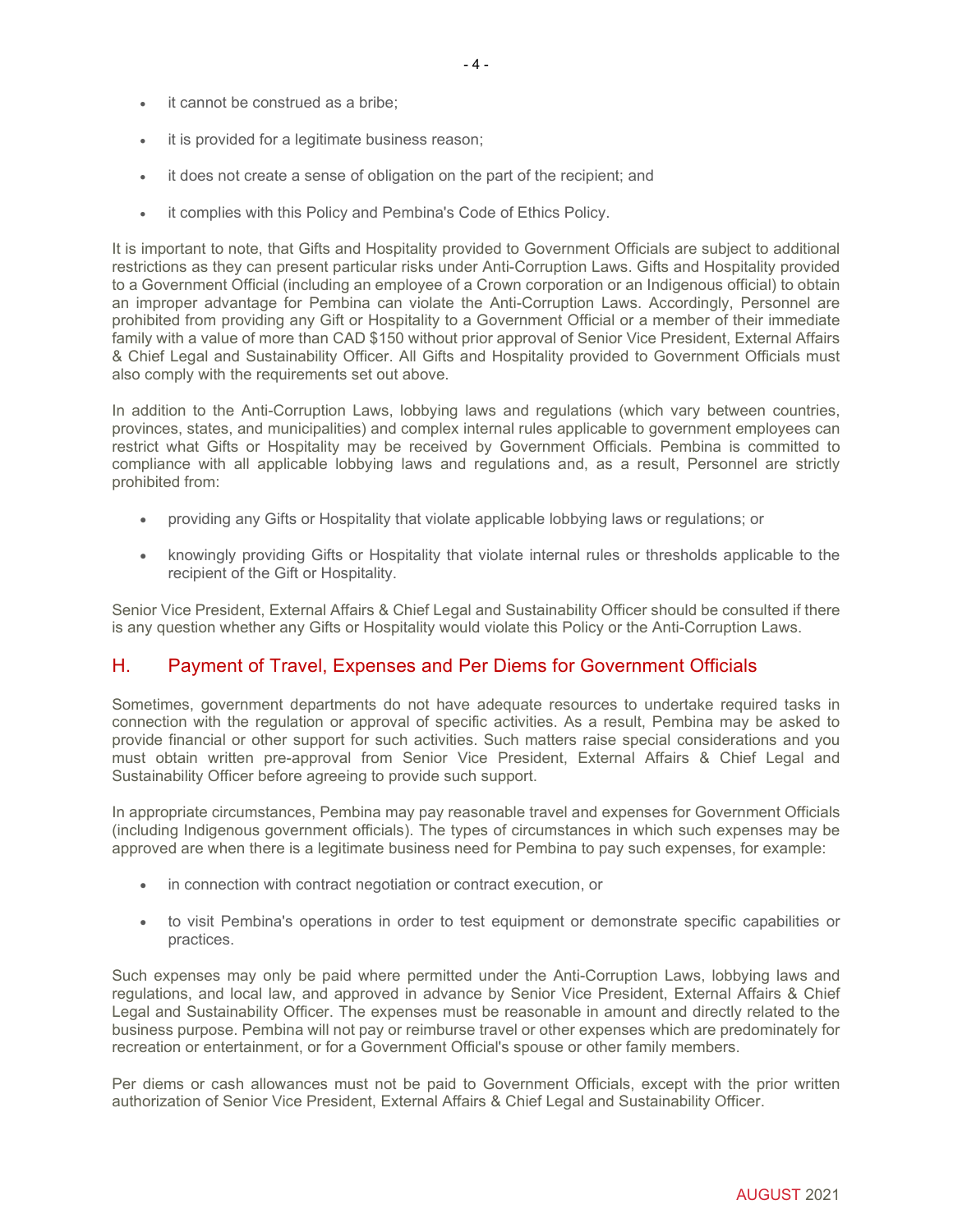Pembina may only hire Government Officials (including Indigenous government officials), or relatives of Government Officials, where the hire is completed in the ordinary course, the person is qualified to perform the services for which they are being hired, and the hire is not meant to be an improper benefit to a Government Official. Under no circumstances will the prospect of a job or contract be offered to an official or his or her family as a bribe to influence the official's views or conduct or to obtain or retain an improper advantage. Prior to engagement of any Government Official (including Indigenous Official), appropriate recusal or disclosure conditions should be considered and approval will be required from the Senior Vice President, External Affairs & Chief Legal and Sustainability Officer.

# J. Political and Charitable Contributions

#### Charitable Contributions

Pembina recognizes the importance of contributing to the communities in which it operates, and provides support to a wide variety of initiatives through donations and the sponsorship of various events. Pembina may, from time to time, make charitable contributions pursuant to its Community Investment and Community and Indigenous Affairs Program. All charitable contributions by or on behalf of Pembina must be accounted for with supporting documentation including a receipt or written acknowledgment of the donation from the recipient.

#### Political Contributions

Pembina is non-partisan and strives to remain politically neutral so that our decisions are seen not to be driven by political bias; this is true at all levels of government including municipal, provincial, state and federal governments in Canada and the United States. As such, political contributions on behalf of Pembina are only allowed in jurisdictions where such contributions are permissible by law.

Pembina's policy is that all of its contributions to political parties, politicians, or candidates for public office must be approved in advance by Senior Vice President, External Affairs & Chief Legal and Sustainability Officer. Always seek approval of Senior Vice President, External Affairs & Chief Legal and Sustainability Officer prior to provision of any of Pembina's money, assets, property, or other things of value to any political parties, politicians, or candidates for public office.

Personnel are prohibited from making contributions on Pembina's behalf to any charity owned or controlled by a Government Official.

# K. Use of Contractors, Agents, and Other Third Party Representatives

Pembina will not use Third Party Representatives to engage on its behalf in unethical or illegal practices that would be prohibited by this Policy or the Anti-Corruption Laws if undertaken directly by Pembina.

Pembina must enter into a written agreement with any Third Party Representative that interacts with Government Officials on Pembina's behalf. This agreement shall require the Third Party Representative to abide by this Policy (or its own anti-bribery policy if it is materially equivalent to this Policy) and all applicable Anti-Corruption Laws. Appropriate anti-bribery contract clauses can be obtained from the Legal Services Unit. Any payment made to a Third Party Representative that interacts with Government Officials on Pembina's behalf must not exceed amounts specified in the written agreement.

In addition, Senior Vice President, External Affairs & Chief Legal and Sustainability Officer must be consulted in advance of engaging any "high risk" Third Party Representative that will interact with Government Officials on Pembina's behalf. A Third Party Representative is "high risk" if they are engaged to obtain business or other financial benefit from a government, or will be interacting with Government Officials, located in any country listed in Appendix A attached to this Policy. Senior Vice President, External Affairs & Chief Legal and Sustainability Officer may require that appropriate due diligence is conducted prior to retaining any "high risk" Third Party Representative. The nature and extent of such due diligence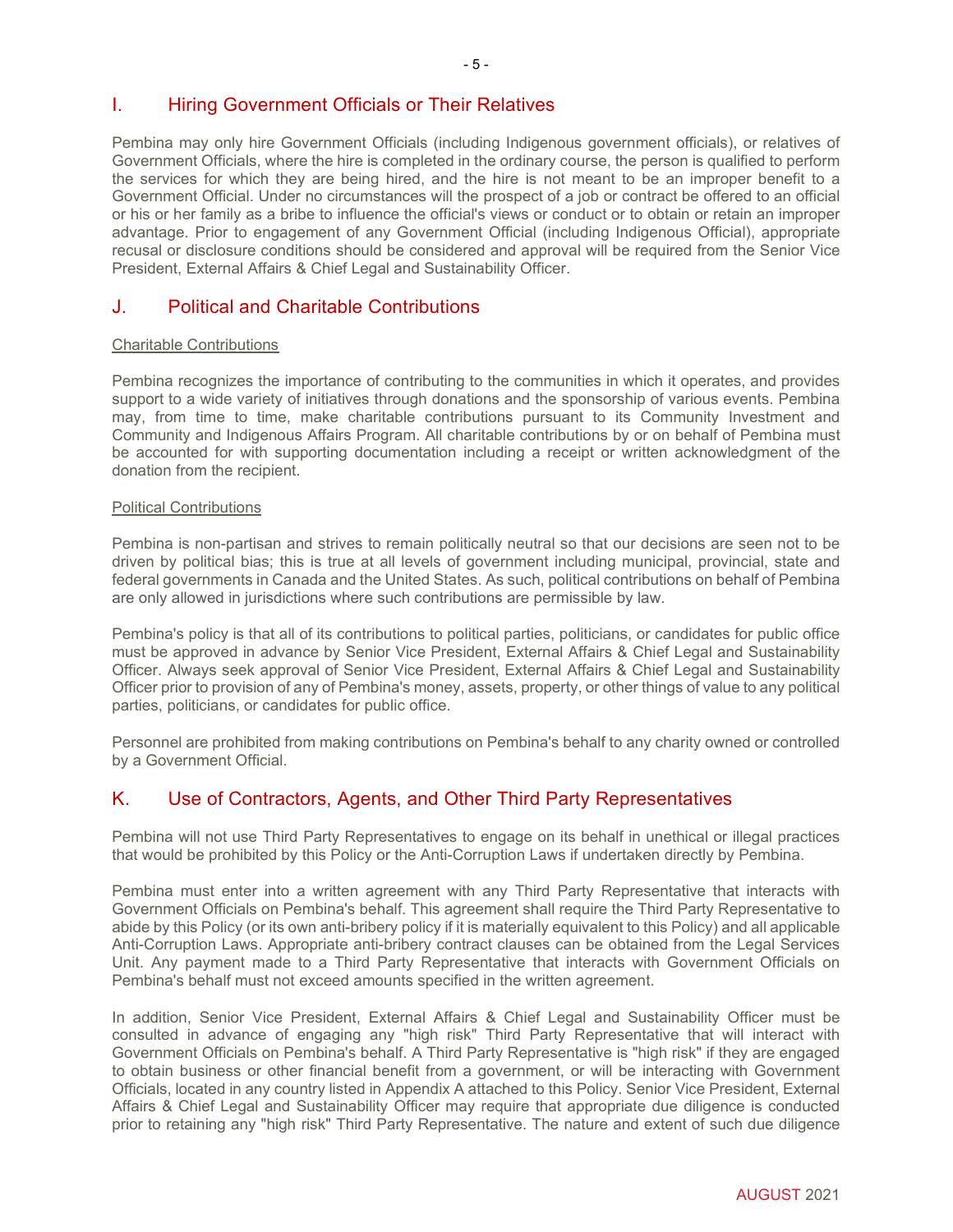will be context driven depending on the nature of the services to be provided, and shall be determined in consultation with Senior Vice President, External Affairs & Chief Legal and Sustainability Officer.

#### L. Internal Controls

Management of Pembina have developed and shall maintain a system of accounting internal controls to facilitate compliance with this Policy, as well as to foster a culture of integrity and maintain accountability over Pembina's assets.

### M. Books and Records

Pembina shall maintain books and records that are full, fair, and accurate, and that reflect all transactions, use and disposition of assets, and other similar information. All Personnel must ensure that:

- (a) all gifts, hospitality, and other expenses related to Government Officials are properly reported and recorded;
- (b) any payment made on behalf of Pembina is supported by appropriate documentation (such as invoices and receipts);
- (c) no payment to any third party that interacts with Government Officials on Pembina's behalf is made in cash, unless authorized by Senior Vice President, External Affairs & Chief Legal and Sustainability Officer; and
- (d) no Personnel create or help create any documents (including cheques, invoices, receipts, expense reports or other accounting documentation) for the purpose of concealing any improper activity.

In reviewing and approving expenses, or in the review of any books and records, any question which may arise in connection with this Policy shall be brought to the attention of Senior Vice President, External Affairs & Chief Legal and Sustainability Officer.

# **II.** REPORTING

Personnel are required to promptly report any potential or suspected violation of this Policy or the Anti-Corruption Laws.

Personnel are encouraged to report concerns to their immediate Leader. Where a satisfactory response is not received, or if Personnel are uncomfortable addressing concerns to their manager, Personnel may contact any of Pembina's Executives, including the President and/or Chief Executive Officer, the Chief Financial Officer, a Senior Vice President, or a Vice President. Where a satisfactory response is not received, or if Personnel are uncomfortable addressing concerns to an Executive, Personnel are invited to put concerns in writing and forward them, by fax, mail, or hand delivery to:

The Chair of the Audit Committee Pembina Pipeline Corporation "To be opened by the Audit Committee Chair only" c/o Blake, Cassels & Graydon LLP Barristers and Solicitors 3500, 855 – 2nd Street SW Calgary, AB T2P 4J8 Fax: 403-260-9700

Blake, Cassels & Graydon LLP (Pembina's legal counsel) will promptly forward, unread, any correspondence addressed in this manner to the Audit Committee Chair. If Personnel would like to discuss any matter with the Board, Personnel must indicate this in their submission and include a telephone number where they can be contacted if the Board deems it appropriate.

Concerns may also be reported directly to Pembina's Whistleblower Line using the following methods: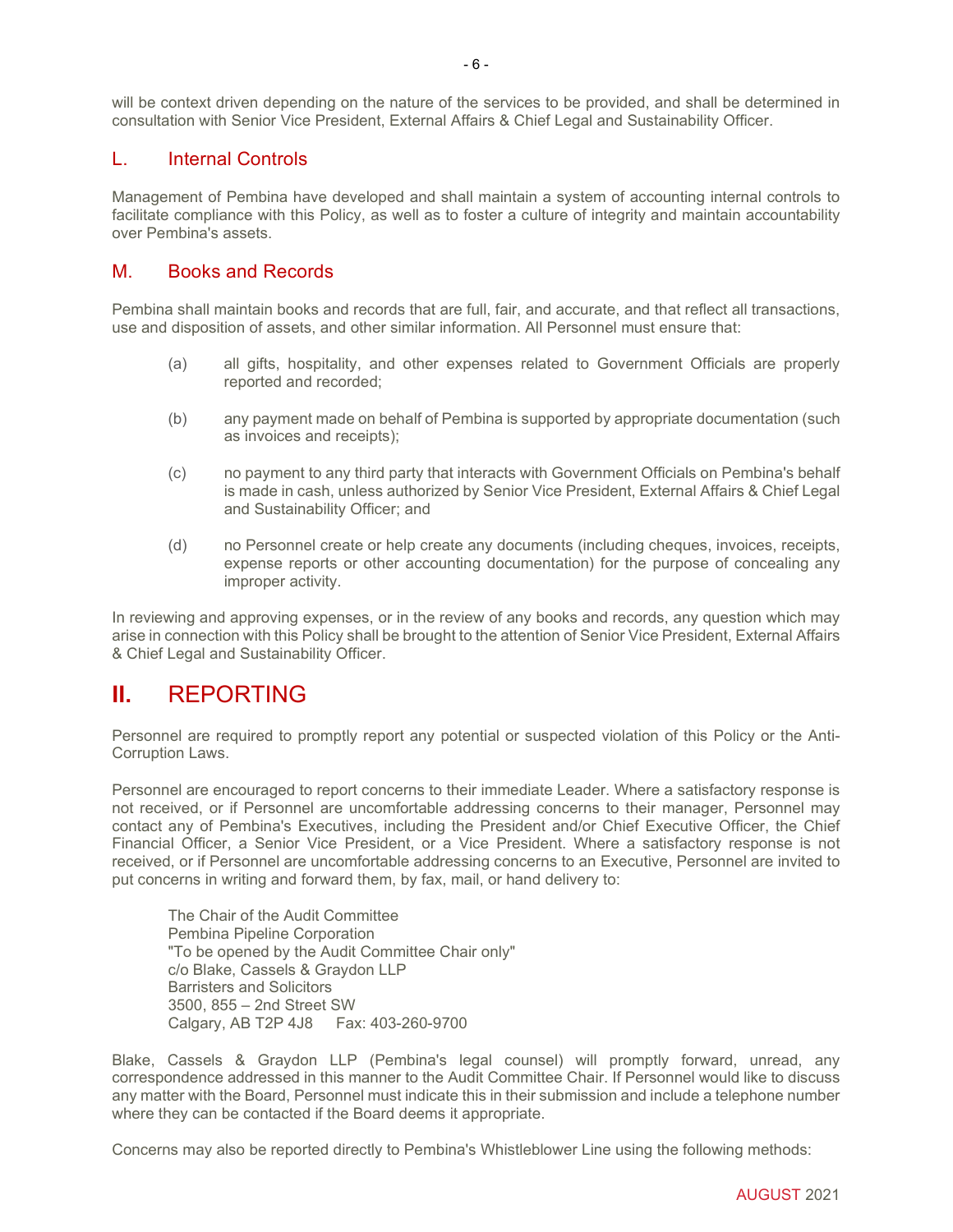Online: pembina.ethicspoint.com

Toll Free: 1-855-375-6799 to reach a call centre that is available 24 hours a day, 7 days a week.

All reports will be treated confidentially. Retaliation by anyone as a consequence of making a good faith report of a possible violation of the law or this Policy is strictly prohibited and will result in disciplinary action, including up to termination. For more information about Pembina's reporting process and whistleblower protections, please review Pembina's Whistleblower Policy.

# **III.** COMPLIANCE

Personnel must comply with this Policy at all times, excluding exigent circumstances. Violation of this Policy may result in disciplinary action up to and including termination of employment or contract, as applicable. Pembina reserves the right to refer any violation of the Anti-Corruption Laws or other applicable law to the appropriate regulatory authorities, which could lead to penalties, fines, or imprisonment.

# A. What to do in the Event of an Offer or Request for a Bribe

If any other party offers or requests a bribe, kickback, or other thing of value (including Gifts and Hospitality) that would be in violation of this Policy, politely turn down the offer or request and make a record of it as soon as possible. The record should be marked "confidential" and promptly provided to the Senior Vice President, External Affairs & Chief Legal and Sustainability Officer so they can advise regarding the appropriate next steps.

# B. Exigent Circumstances

Nothing in this Policy prohibits the making of payments in cash or in kind to Government Officials when life, safety, or health is at imminent risk. Personnel are permitted to make a payment to avoid being subjected to a health or safety risk. The making of such a payment in exigent circumstances should be reported to the Senior Vice President, External Affairs & Chief Legal and Sustainability Officer as soon as possible after the payment is made. Such payments must be accurately recorded and identified in expense reports and other books and records.

# C. Training and Certification

Senior Vice President, External Affairs & Chief Legal and Sustainability Officer shall establish and conduct a suitable training program for appropriate new or existing Personnel on the compliance goals and requirements of this Policy, and will maintain records documenting the date and content of the training and the names of those trained.

# V. REVIEWED AND APPROVED

The Senior Vice President, External Affairs & Chief Legal and Sustainability Officer is responsible for this Policy. This Policy will be reviewed by the Governance, Nominating and Corporate Social Responsibility Committee at least annually, and where necessary up-dated to reflect changes to the Anti-Corruption Laws and Pembina's risk profile and internal controls.

This Policy was last approved by the Governance, Nominating and Corporate Social Responsibility Committee on August 4, 2021.

# VI. RELATED POLICIES

The following policies relate to the subject matter of this Policy: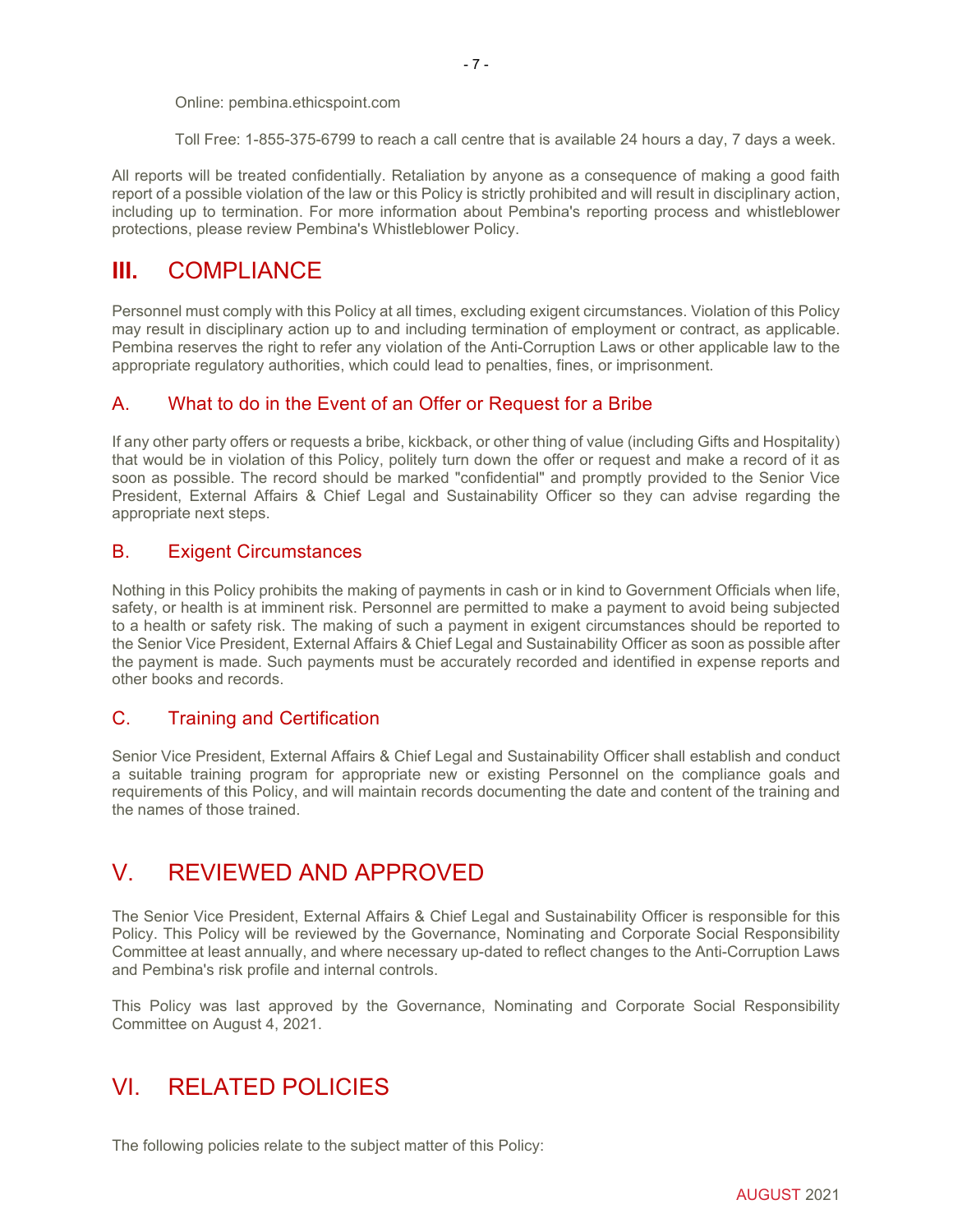- Code of Ethics Policy
- Whistleblower Policy

# VII. SUPPORTING DOCUMENTS

The following policies relate to the subject matter of this Policy:

- Code of Ethics Policy
- Whistleblower Policy